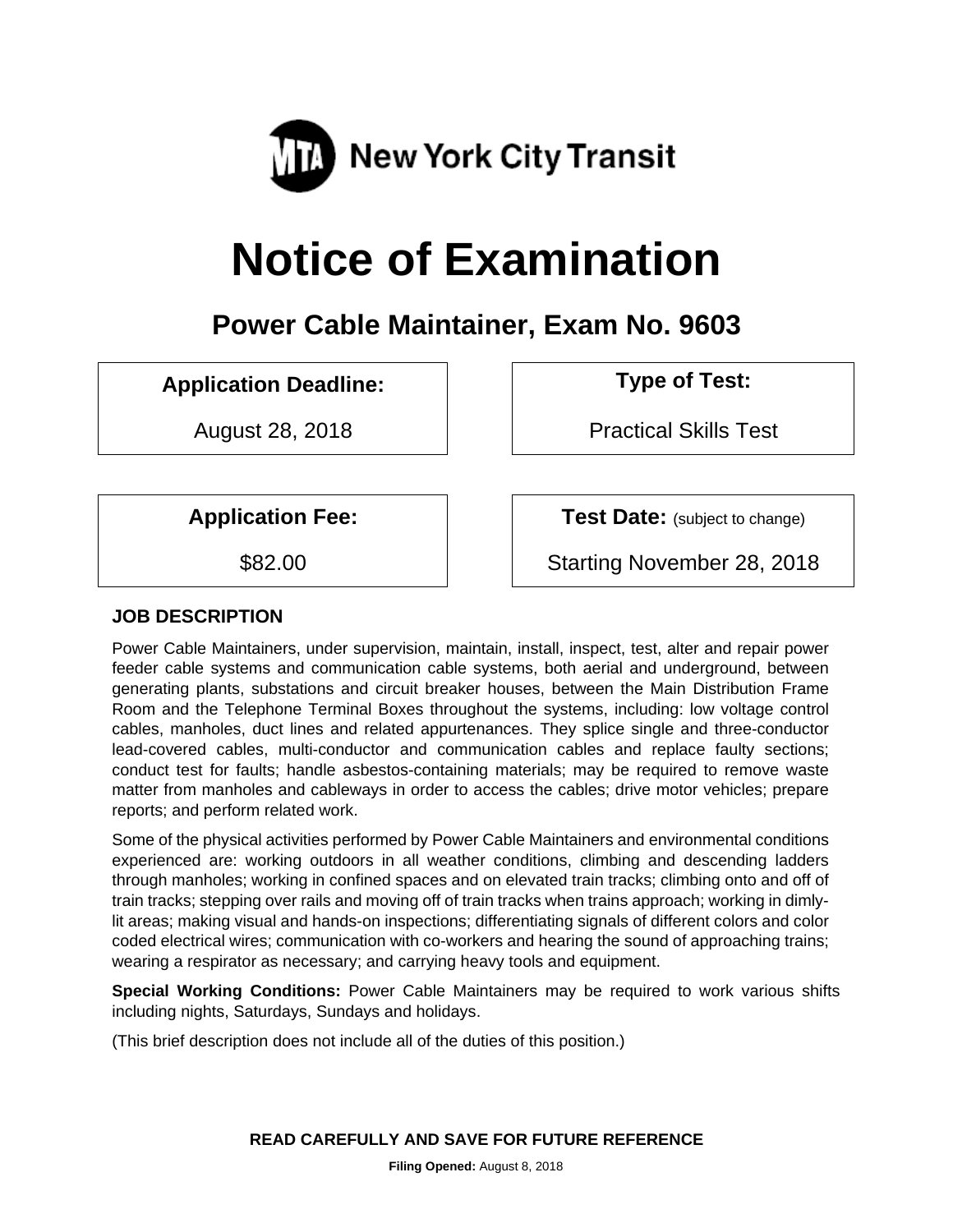## **SALARY AND BENEFITS**

The current minimum salary for Power Cable Maintainer is \$31.6486 per hour for a 40-hour week increasing to \$33.3327 in the sixth year of service. This rate is subject to change. The benefits of this position include, but are not limited to, night and weekend salary differentials, paid holidays, vacation and sick leave, a comprehensive medical plan and a pension plan.

## **HOW TO QUALIFY**

**Education and Experience Requirements:** By the **last day of the Application Period,** you must meet the following requirements:

- 1. Three years of full-time journey-level (i.e. fully-trained, knowledgeable, experienced, proficient and competent) experience as a(n):
	- A) Electrical line worker or power distribution electrician installing, maintaining, testing and repairing high-voltage power distribution and transmission lines, equipment and systems, and industrial power cables; or
	- B) Telecommunications line worker installing, maintaining, testing and repairing multi-conductor communication cables in industrial applications; or
	- C) Industrial electrician installing, maintaining, testing and repairing high-voltage cable lines and electrical equipment in industrial applications. or
- 2. Completion of a four-year full-time electrical line worker apprenticeship, telecommunications line worker apprenticeship or industrial electrician apprenticeship, recognized by the New York State Department of Labor, the U.S. Department of Labor or any state apprenticeship council which is recognized by the U.S. Department of Labor.

For the journey-level experience listed under "1" above to be credited, it must be preceded by one of the following:

A. Two years of full-time satisfactory experience as an electrician, electrician's helper, apprentice or trainee performing or assisting in the work described above; or

B. Graduation from a trade or technical school with a major course of study in electrical technology, or a closely related field, totaling 600 hours; or

C. Graduation from a vocational high school with a major course of study in electrical technology, or a closely related field; or

D. Graduation from an accredited college or university with an Associate's degree, or higher degree, in electrical technology, or a closely related field.

**The following types of experience are not qualifying**: general residential or commercial electrical work installing, maintaining or repairing low-voltage (120 or 240 volts) lighting, power or climate control systems and equipment; single-conductor communications wiring and equipment (i.e. cable TV, intercoms, fire and security alarm systems, telephones) in residential and commercial buildings and structures.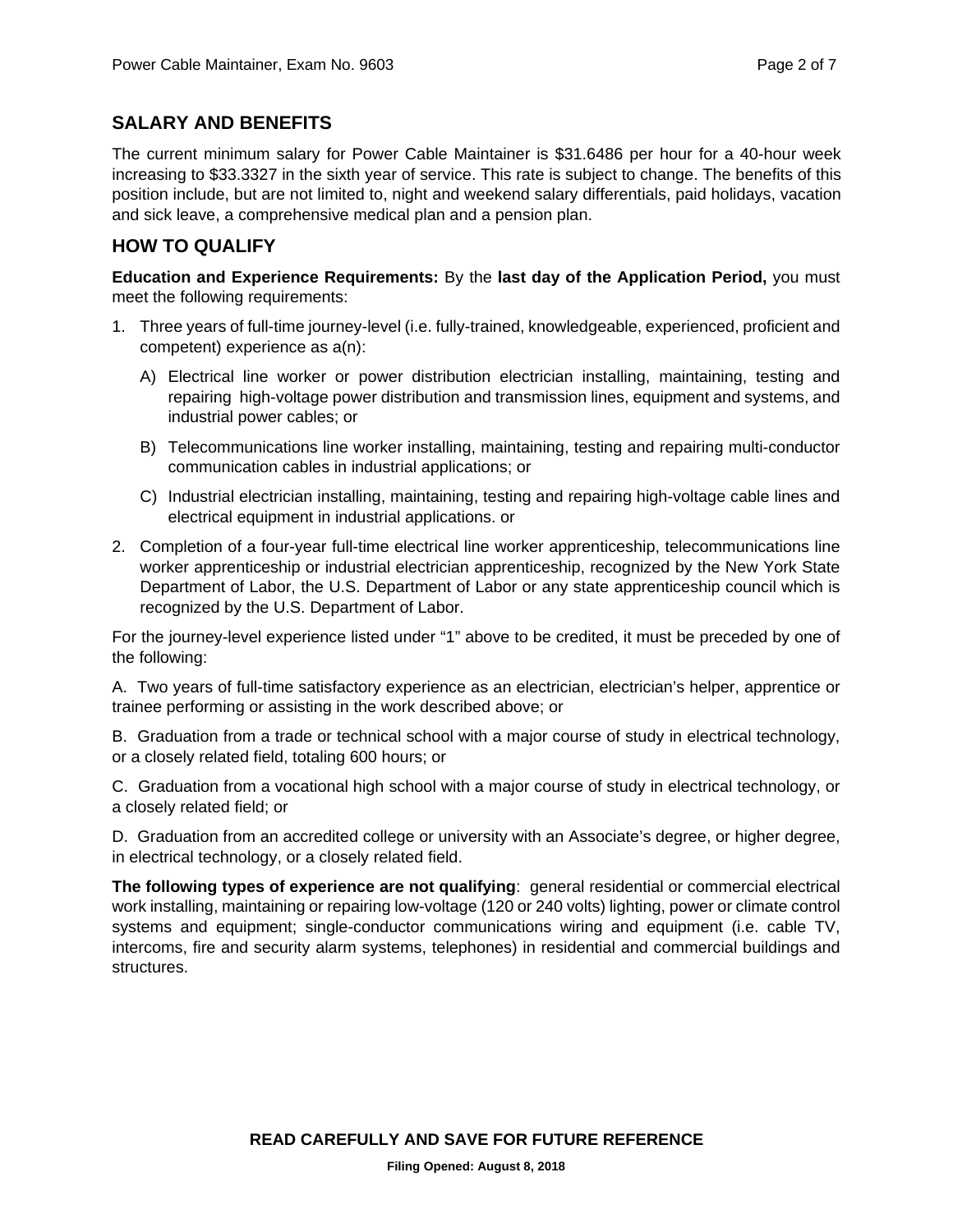## **HOW TO QUALIFY** (Continued)

High School, trade school or technical school education must be approved by a State's Department of Education or a recognized accrediting organization. College education must be from an accredited college or university, accredited by regional, national, professional or specialized agencies recognized as accrediting bodies by the U.S. Secretary of Education, and by the Council for Higher Education Accreditation (CHEA).

You are responsible for determining whether you meet the qualification requirements for this examination prior to submitting the *Application*. You may be given the test before we determine if you meet the qualification requirements. If you are marked "Not Qualified," your *Application* fee will **not** be refunded and you will **not** receive a score.

## **REQUIREMENTS TO BE APPOINTED**

**Driver License Requirement:** At the time of appointment, you must possess a motor vehicle driver license valid in the state of New York. If you have serious moving violations, license suspension or an accident record you may be disqualified. This license must be maintained for the duration of your employment.

**Medical Requirement:** Medical guidelines have been established for the position of Power Cable Maintainer. You will be examined to determine whether you can perform the essential functions of the position. Where appropriate, a reasonable accommodation will be provided for a person with a disability to enable him or her to perform the essential functions of the job.

**Drug Screening Requirement:** You must pass a drug screening in order to be appointed, and if appointed, you will be subject to random drug and alcohol tests for the duration of your employment. Additionally, if you have tested positive on a drug or alcohol test or had a refusal to test during preemployment or while employed by a Federal DOT-regulated employer during the applicable period, you must have completed the Substance Abuse Professional (SAP) process required by federal law in order to be appointed to this safety-sensitive position.

**Residency:** New York City residency is not required for this position

**English Requirement:** You must be able to understand and be understood in English.

**Proof of Identity:** Under the Immigration and Reform Control Act of 1986, you must be able to prove your identity and your right to obtain employment in the United States prior to employment with MTA New York City Transit.

## **ADDITIONAL INFORMATION**

**Safety Certification and Training:** You must successfully complete a training program and obtain a New York State Department of Labor asbestos handling certificate by the end of your probationary period. If you fail to do so, you may be terminated. Additionally, you may be required to attend certain safety classes and meet safety certification requirements in accordance with MTA New York City Transit Safety policies. Required certifications must be maintained for the duration of employment.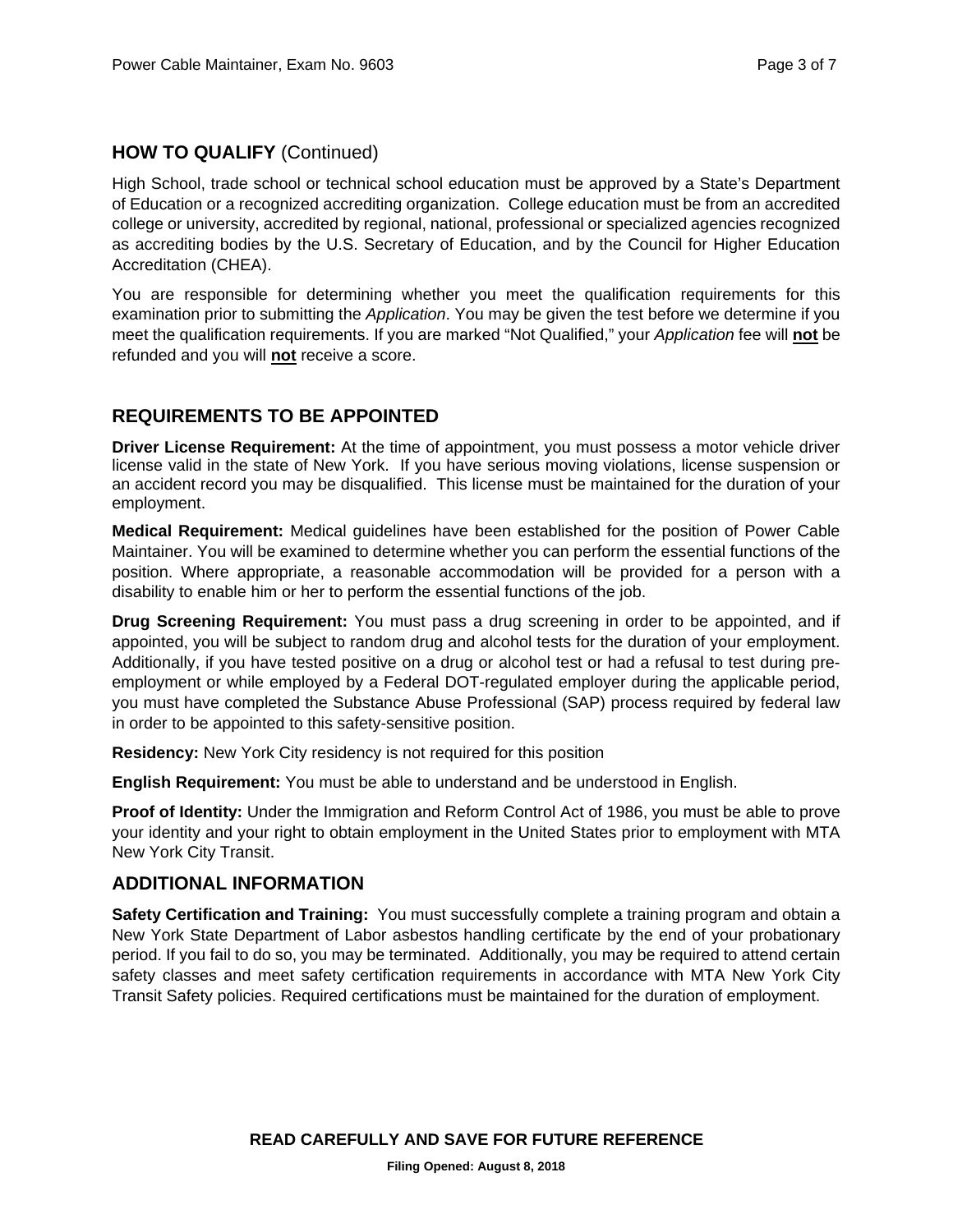## **HOW TO OBTAIN AN APPLICATION**

During the application period, you may obtain an *Application* for this examination online at http://mta.info/nyct/hr/appexam.htm or in person at the MTA Exam Information Center as indicated below.

**MTA Exam Information Center:** Open Monday through Friday, from 9 AM to 3 PM, in the lobby at 180 Livingston Street, Brooklyn, New York. Directions: take the A, C, F or R trains to the Jay Street-Metro Tech Station, or the 2, 3, or the G train to the Hoyt Street Station.

## **REQUIRED FORM(S)**

- 1. **Application:** Make sure that you follow all instructions included with your *Application*, including payment of fee. Save a copy of the instructions for future reference.
- 2. **Education and Experience Test Paper:** Write your social security number in the box at the top of the cover page, and the examination title and number in the box provided. This form must be filled out completely and in detail for you to receive your proper rating. Keep a copy of your completed Education and Experience Test Paper for your records.
- 3. **Foreign Education Fact Sheet (required only if you need credit for your foreign education for this examination):** If you were educated outside the United States, you must have your foreign education evaluated to determine its equivalence to education obtained in the United States. The services that are approved to make this evaluation, as well as instructions on how to submit this evaluation are listed in the *Foreign Education Fact Sheet* included with your application packet. When you contact the evaluation service, ask for a "document-by-document" (general) evaluation of your foreign education.

## **HOW TO SUBMIT AN APPLICATION AND PAY THE APPLICATION FEE**

If you believe you meet the requirements in the "How to Qualify" section, you **must** apply by mail. The MTA New York City Transit will **not** accept applications in person.

#### **Applications by Mail must:**

- 1. Include all of the required forms, as indicated in the "Required Forms" section above.
- 2. Be postmarked by the last day of the application period.
- 3. Be mailed to the address in the "Correspondence" section of this notice.
- 4. Include the appropriate fee in the form of a money order.

#### **The Money Order (Postal Money Order Preferred) must:**

- 1. Be made payable to the MTA New York City Transit.
- 2. Be valid for one year.
- 3. Have the following information written on it: your name, home address, the last four digits of your social security number, and the exam title and exam number.

Save your money order receipt for future reference and proof of filing an *Application*.

#### **Cash and personal checks will not be accepted**.

**Application Fee:** This fee is generally non-refundable. Under special circumstances, you may be entitled to a refund. You should refer to the Department of Citywide Administrative Services (DCAS) General Exam Regulations to determine if you are entitled to a refund prior to requesting one. You can refer to the bottom of the last page of this Notice of Examination for instructions on how to obtain a copy of the DCAS General Exam Regulations.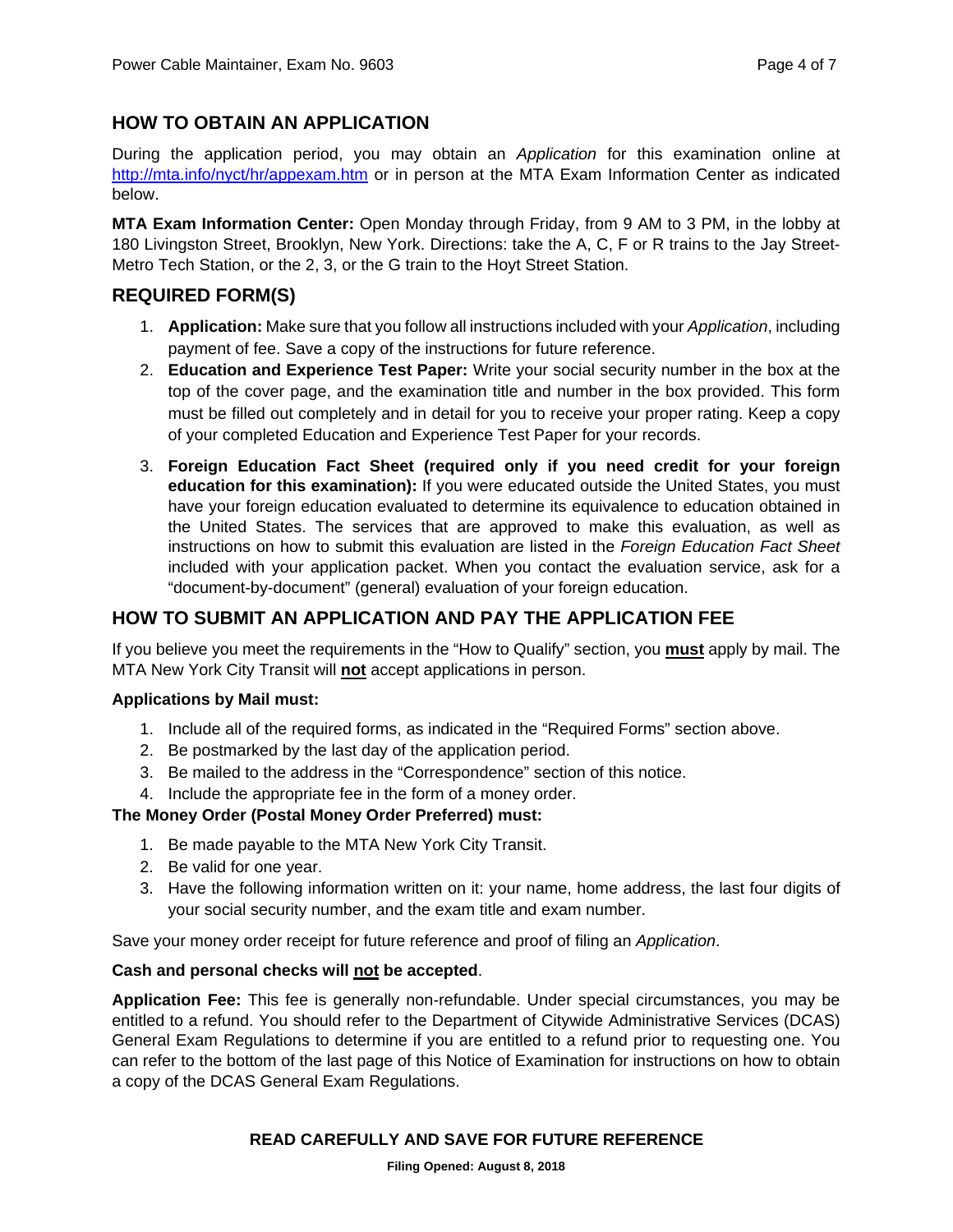## **HOW TO SUBMIT AN APPLICATION WHEN REQUESTING A FEE WAIVER**

Applicants who wish to request a Fee Waiver must obtain an *Application* in person at the MTA Exam Information Center as indicated above and must submit the *Application* and required forms by mail to the address in the Correspondence section below **by the last day of the application period**.

MTA New York City Transit will not accept *Applications* in person. Additional information on how to request an application fee waiver is available with the *Application.*

## **ADMISSION LETTER**

An *Admission Letter* will be mailed to you about 10 days before the first date of the practical skills test. If you do not receive an *Admission Letter* at least 4 days before this date, you may obtain a duplicate letter at the MTA Exam Information Center (as indicated above). A paper copy of the *Admission Letter* is your ticket for admission to the test.

## **THE TEST**

You will be given a competitive practical skills test. A score of at least 70% is required to pass this test. Your score on this test will be used to determine your place on an eligible test. The practical skills test may require you to read and interpret blueprint and wiring diagrams; read meters; test and splice power telephone cables; identify and use cable testing and maintenance tools and equipment; and make knots and rig a manhole for cable pulling.

Veterans' or Disabled Veterans' Credit will be granted only to eligible passing candidates who request that they be applied. Veterans' or Disabled Veterans' Credit should be requested at the time of application, but **must** be requested before the date the eligible list is established. Claims for Veterans' or Disabled Veterans' Credit cannot be made once the eligible list is established.

## **TEST ADMINISTRATION GUIDELINES**

**Warning:** You are not permitted to enter the test site with cellular phones, smart watches, beepers, pagers, cameras, portable media players, or other electronic devices. Electronic devices with an alphabetic keyboard, word processing, or data recording capabilities, such as planners, organizers, etc., are prohibited. If you use any of these devices in the building at any time before, during, or after the test, you may **not** receive your test results, your test score may be nullified, and your application fee will **not** be refunded.

You may not have any other person, including children, present with you while you are being processed for or taking the test, and no one may wait for you inside of the test site while you are taking the test.

(Continued)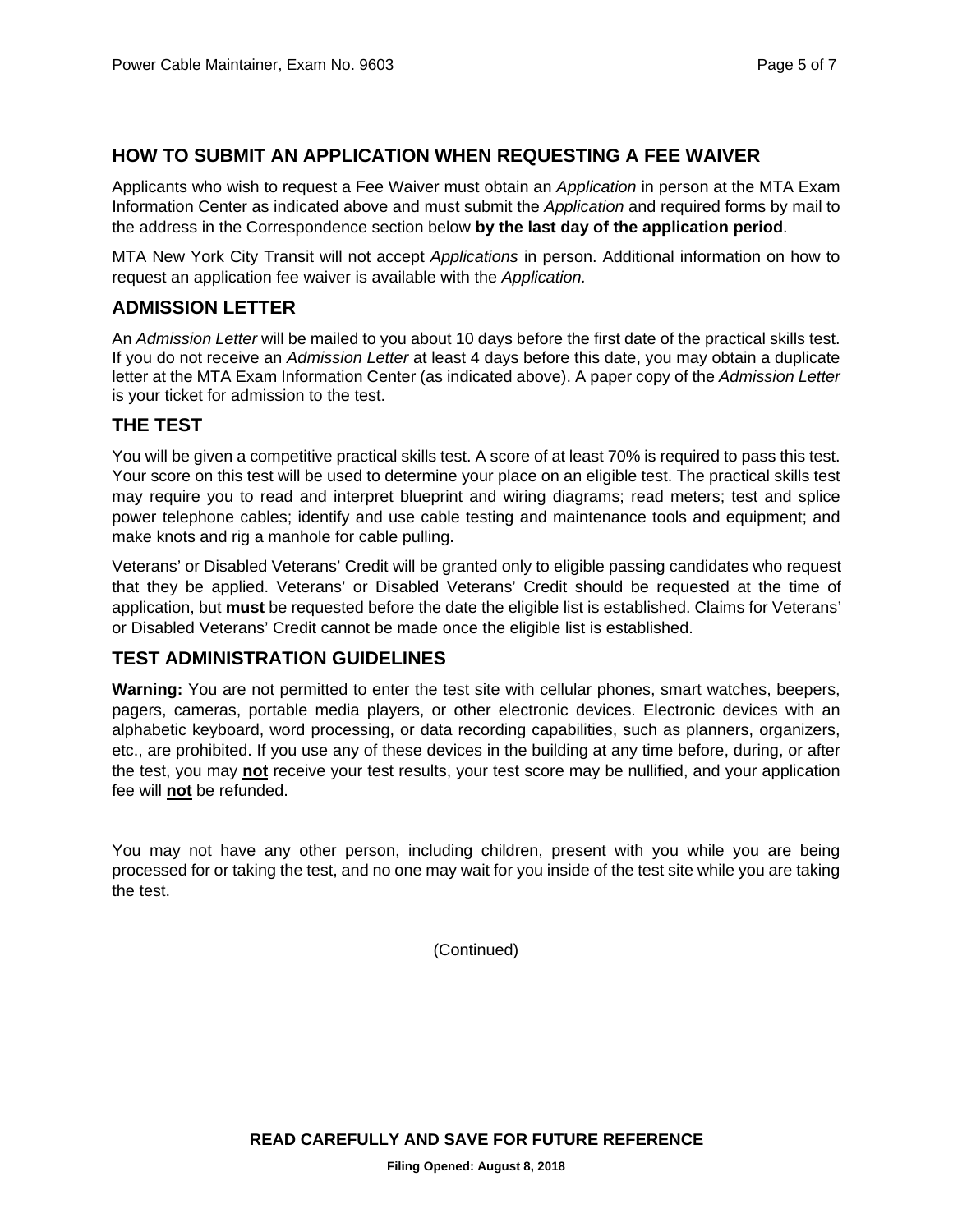## **TEST ADMINISTRATION GUIDELINES** (Continued)

**Required Identification: You are required to bring one (1) form of valid (non-expired) signature and photo bearing identification to the test site**. The name that was used to apply for the exam must match the first and last name on the photo ID. A list of acceptable identification documents is provided below**. If you do not have an acceptable ID, you may be denied testing.** Acceptable forms of identification (bring one) are as follows: State issued driver's license, State issued identification card, US Government issued Passport, US Government issued Military Identification Card, US Government issued Alien Registration Card, Employer ID with photo, or Student ID with photo.

**Leaving:** You must leave the test site once you finish the test. If you leave the test site after being fingerprinted but before finishing the test, you will not be permitted to re-enter. If you disregard this instruction and re-enter the test site, you may not receive your test results, your test score may be nullified, and your application fee will not be refunded.

## **THE TEST RESULTS**

If you meet the education and experience requirements and pass the practical skills test, your name will be placed on an eligible list and you will be given a list number. You will be notified by mail of your test results. If you meet all requirements and conditions, you will be considered for appointment when your name is reached on the eligible list..

## **PROMOTION TEST**

A promotion examination for this title is being held for eligible MTA New York City Transit employees. The names appearing on the promotion list will be considered first in filling vacancies with MTA New York City Transit.

## **SPECIAL ARRANGEMENTS**

**Special Test Accommodations:** If you plan to request special testing accommodations due to disability or an alternate test date due to your religious belief, follow the instructions included with your *Application* and mail your request to the address found in the "Correspondence" section below no later than 30 days prior to the first scheduled test date.

**Make-Up Test:** You may apply for a make-up test if you cannot take the Practical Skills test on the scheduled date for any of the following reasons:

- 1. Compulsory attendance before a public body;
- 2. On-the-job injury or illness caused by municipal employment where such applicant is an officer or employee of the City;
- 3. Absence from the test within one week after the death of a spouse, domestic partner, parent, sibling, child, or child of a domestic partner where you are an officer or employee of the City;
- 4. Absence due to ordered military duty;
- 5. A clear error for which MTA New York City Transit is responsible; or
- 6. A temporary disability, pregnancy-related, or child-birth related condition preventing you from taking the test.

(Continued)